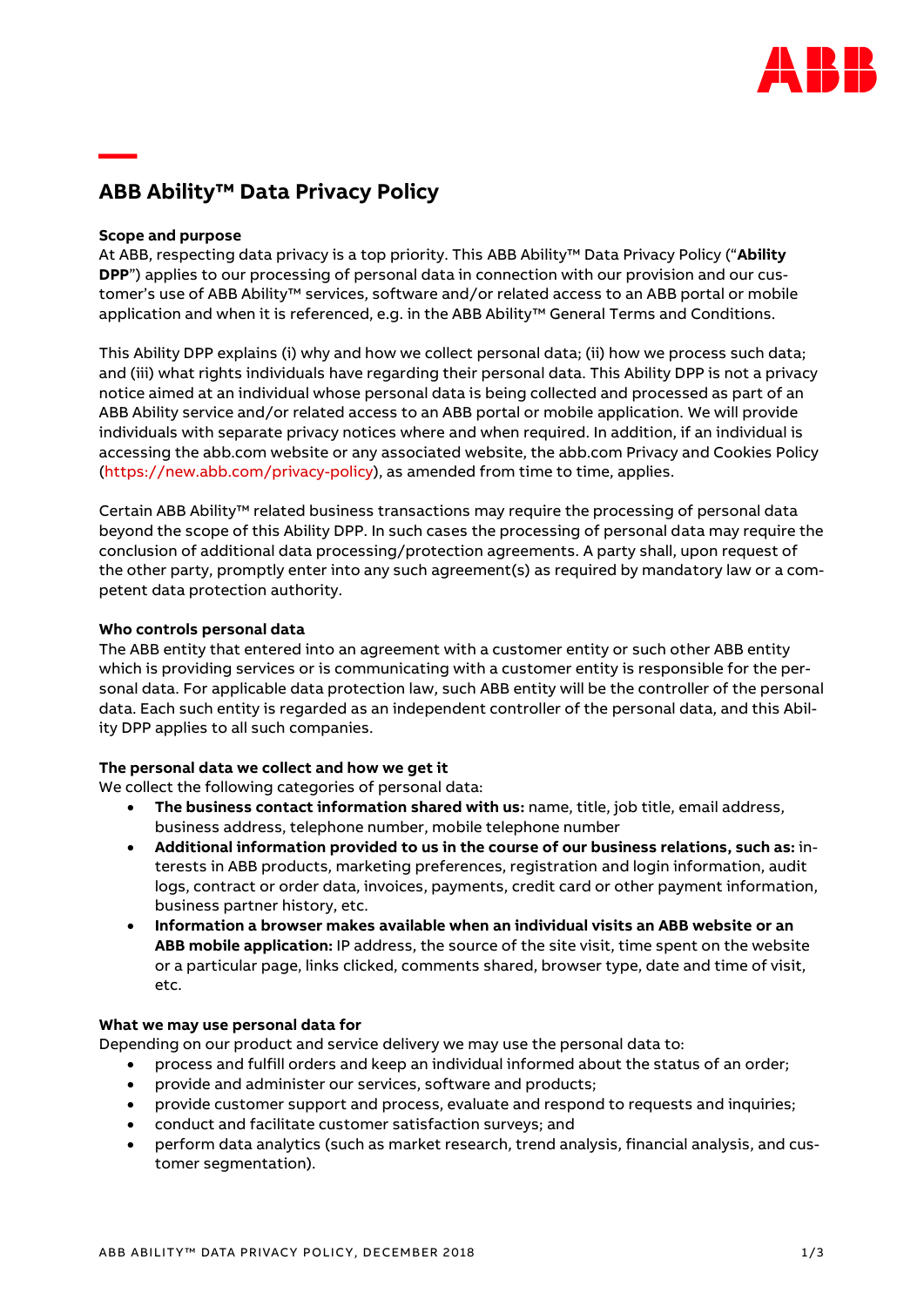We only collect the personal data that we need for the above purposes. We may also anonymize the personal data, so it no longer identifies an individual and use it for various purposes, including the improvement of our services, software and products and testing our IT systems.

#### **The legal basis on which we use personal data**

We use the personal data for the purposes described in this Ability DPP based on one of the following legal bases, as applicable:

- We may process the personal data for the fulfilment of contractual obligations resulting from contracts, or as part of pre-contractual measures;
- We may process the personal data on the basis of statutory requirements, for example, on the basis of tax or reporting obligations, cooperation obligations with authorities or statutory retention periods; or
- We will rely on our legitimate interests to process the personal data within the scope of a business relationship. Our legitimate interests to collect and use the personal data for this purpose are management and furtherance of our business.

#### **How we share personal data**

We only share the personal data with other ABB affiliates or third parties as necessary for the purposes described in this Ability DPP. Where we share the personal data with a party outside of the EU, we always put safeguards in place to protect the personal data as described below.

| Recipient name or - for Recipient location<br>non-EU countries - re-<br>cipient category                                                      |                                                                                | <b>Purpose</b>                                                                                                                                                 | Safeguards in place to<br>protect your personal<br>data                                                                                                                         |
|-----------------------------------------------------------------------------------------------------------------------------------------------|--------------------------------------------------------------------------------|----------------------------------------------------------------------------------------------------------------------------------------------------------------|---------------------------------------------------------------------------------------------------------------------------------------------------------------------------------|
| sidiaries                                                                                                                                     | ABB affiliates and sub- See the list of ABB sub- The purposes de-<br>sidiaries | scribed in this Ability<br><b>DPP</b>                                                                                                                          | <b>EU Model Clauses</b>                                                                                                                                                         |
| ABB business partners, EU and non-EU<br>distributors, and<br>agents                                                                           |                                                                                | The purposes de-<br>scribed in this Ability<br><b>DPP</b>                                                                                                      | <b>EU Model Clauses</b>                                                                                                                                                         |
| Service providers and<br>subcontractors                                                                                                       | EU and non-EU                                                                  | IT services, payment<br>processors, customer<br>support and other ser- ensuring the data is<br>vices providers working only used to provide<br>on ABB's behalf | <b>EU Model Clauses and</b><br>commercial contracts<br>the services to ABB                                                                                                      |
| Potential or actual ac-<br>quirers of ABB busi-<br>nesses or assets                                                                           | EU and non-EU                                                                  | For the evaluation of<br>the business or assets<br>in question or for the<br>purposes described in<br>this Ability DPP                                         | <b>EU Model Clauses and</b><br>commercial contracts<br>ensuring the data is<br>only used to evaluate<br>ABB's business or as-<br>sets or for the pur-<br>poses described herein |
| Recipients as required EU and non-EU<br>by applicable law or le-<br>gal process, to law en-<br>forcement or govern-<br>ment authorities, etc. |                                                                                | Where required by ap-<br>plicable law or a legiti-<br>mate request by gov-<br>ernment authorities, or provided for the data<br>a valid legal require-<br>ment  | We will ensure, to the<br>extent possible, that<br>adequate protection is<br>when it is transferred<br>out of the EU in these<br>circumstances                                  |

#### **How long we keep personal data**

We only keep the personal data for as long as necessary for the purposes described in this Ability DPP. After this time, we will securely delete the personal data, unless we are required to keep it in order to meet legal or regulatory obligations, or to resolve potential disputes.